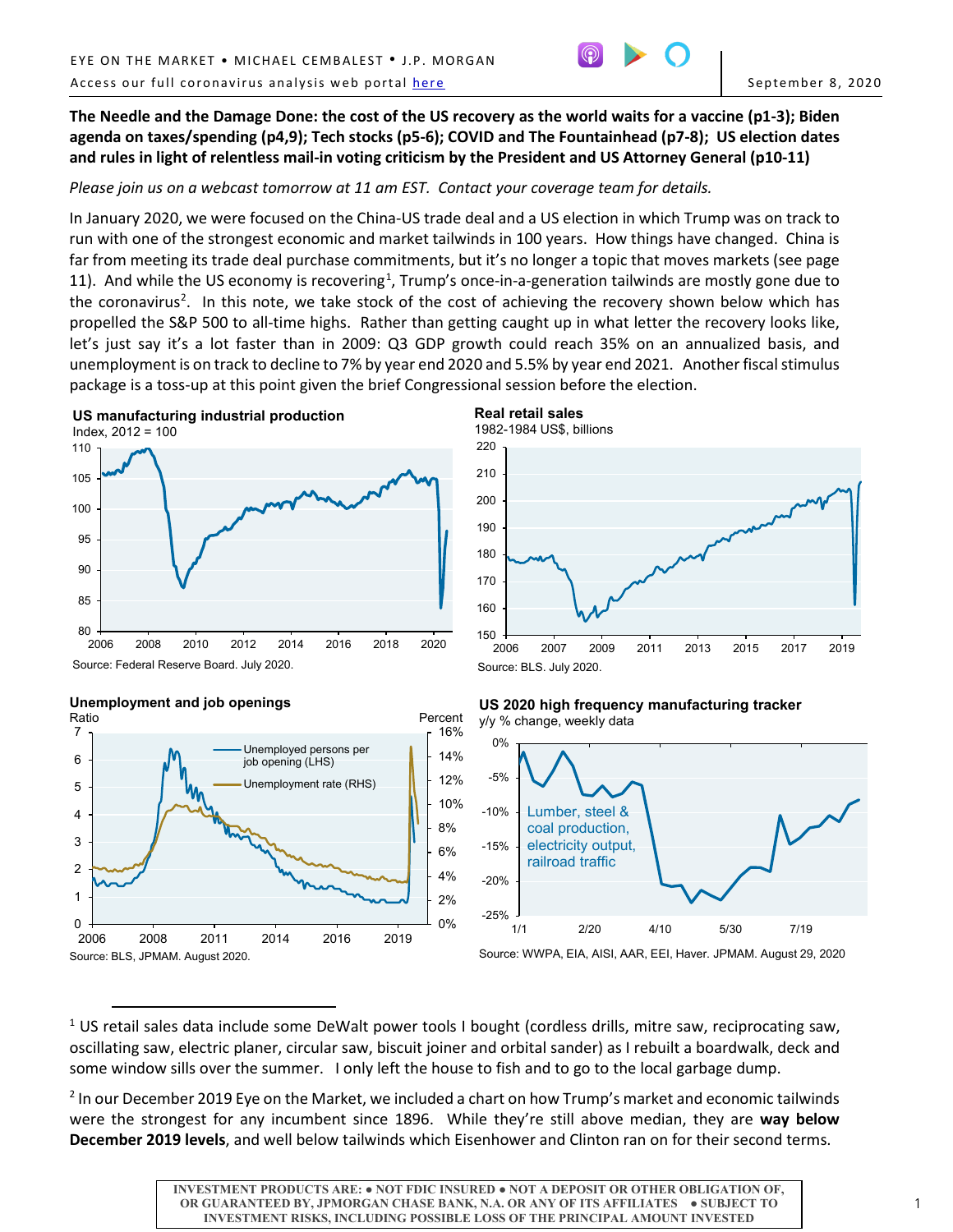

**This recovery did not come cheap**: the GVC (global virus crisis) increase in fiscal deficits and central bank balance sheets eclipse any prior crisis on record. You may have read something about "**Modern Monetary Theory**" (MMT) and how this is all going to work itself out without long-term damage to growth, inflation or the US\$ as the world's reserve currency. **I'm not going to torture you with a deep dive on MMT;** the short version is that its advocates believe that debt monetization can be sustained at a time of excess capacity when the risk of a wage-price spiral is low (and that taxes could be raised if inflation did show up).

**Powell's Jackson Hole comments** suggest that the Fed is committed to supporting the expansion by allowing inflation to rise above its long-term targets, reinforcing a reflationary dynamic (perhaps in response to Fed's poor track record since 2009 in predicting and generating inflation, illustrated in the bottom right chart). This stance, combined with the willingness of the Federal government to run large unconstrained fiscal deficits, is a key driver of the US recovery to-date and the positive equity market reaction to it.



**Debt monetization response to global virus crisis eclipses everything else** Government fiscal deficits: change vs pre-crisis level, % of GDP

That said, US debt may exceed the WWII peak for the rest of our lives.The political convenience of debt monetization probably prevents efforts at debt reduction by either party, but as an exercise, let's consider the following: **what would it take to reduce the Federal debt to its pre-virus level of 80% by the end of the decade?** The Committee for a Responsible Federal Budget helped us figure out the answer…



#### **Fed projections vs actual Fed funds rate** Fed funds rate, %



Source: Central bank sources, OMB, St Louis Fed, JP Morgan Global Economic Research, JPMAM. 2020. GVC: 2020 Global Virus Crisis, GFC: 2008/2009 Global Financial Crisis, BOPC: 2012 Balance of Payments Crisis, GrDep: 1930's Great Depression (through 1937). Euro = Eurozone area.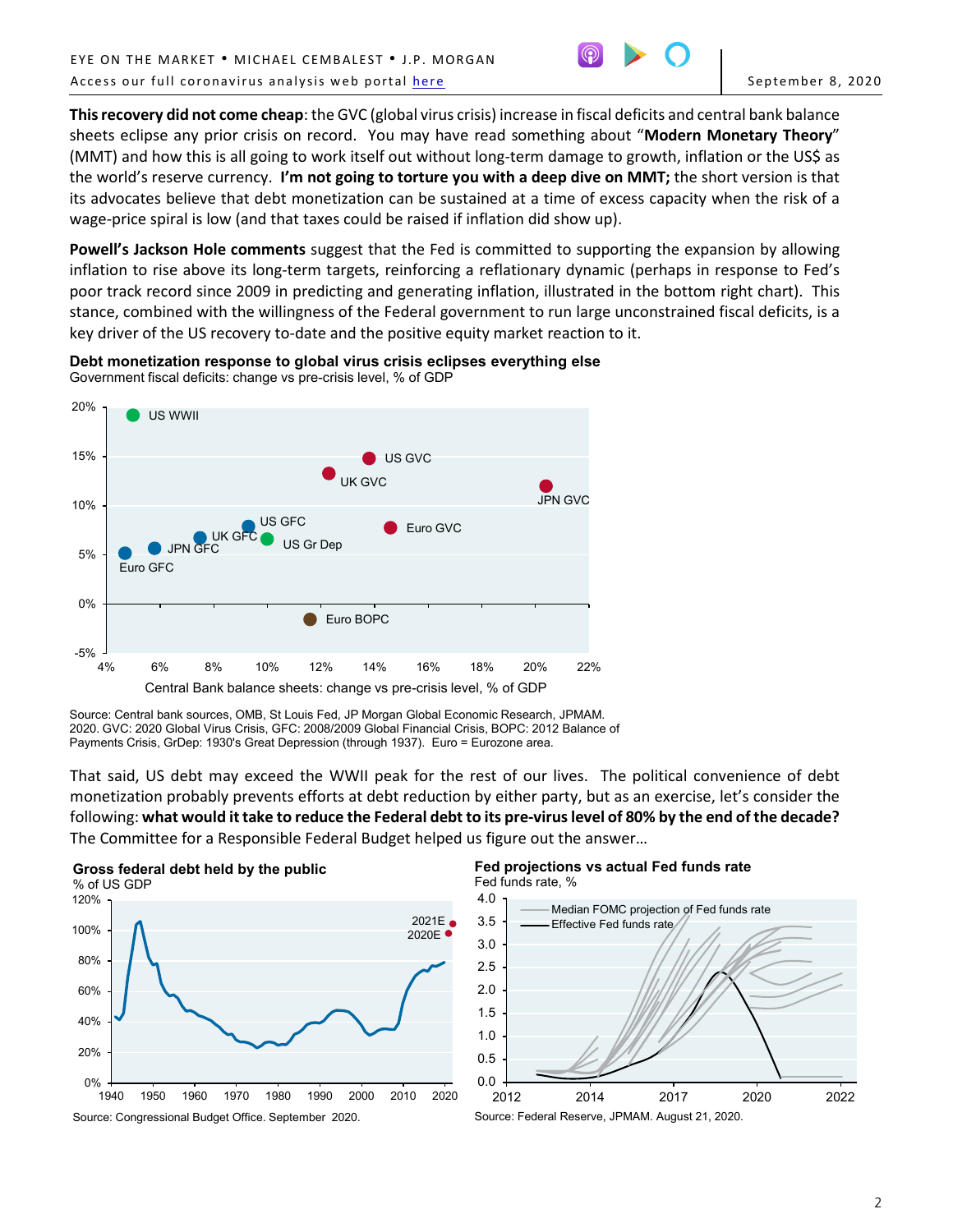

# **Policies required to bring US Federal debt back down to pre-virus levels of 80% by 2030:**

- The largest tax hikes or spending cuts in US history
- A GDP growth boom last seen in the US 50 years ago
- Higher inflation (but not so high that it would increase real interest rates, slow growth or lead policymakers to enact additional spending to compensate for higher prices)

Since most of this is not politically or economically feasible, the US will have to get used to high levels of debt<sup>[3](#page-2-0)</sup>. I understand the need for current deficits: by sustaining private sector demand, the benefits outweigh the costs to the economy, at least for now. But unprecedented experiments can have unprecedented consequences<sup>[4](#page-2-1)</sup>, and down the road, US flexibility to respond to geopolitical, climate and other emergencies will be impaired.

**Raise tax revenues to their highest levels on record** Tax revenue as a % of GDP



Source: OMB (history), CRFB (projections). 2020.

**Reproduce 1960's growth boom**





Government spending as a % of GDP



1930 1940 1950 1960 1970 1980 1990 2000 2010 2020 2030 Source: OMB (history), CRFB (projections). 2020.

**Generate higher inflation...but not too high** y/y% change in headline CPI

Source: BLS (history), CRFB (projections), JPMAM. 2020.



**Cut spending to pre-WWII levels**

<span id="page-2-0"></span> $\overline{a}$ <sup>3</sup> I read some research stating that of the 52 cases of national debt to GDP exceeding 130%, 51 ended in default or inflation large enough to devalue the debt (the only exception is modern-day Japan). However, many of the examples are micro-states or from the 1800's, and none were the reserve currency countries of that era. As John Cochrane (Stanford) has noted, the US grew out of WWII debt mostly through strong supply side growth in a deregulated economy, which is not the world we live in now.

<span id="page-2-1"></span><sup>4</sup> More possible unprecedented consequences: **Florida's decision to release 750 mm genetically modified mosquitoes** to reduce dengue fever and Zika risks. The International Center for Technology Assessment and Food Safety is concerned it could produce "hybrid wild mosquitoes" more resistant to insecticides and worsen the spread of mosquito-borne disease. The Institute for Sustainability, Energy and Environment at University of Illinois convened a conference on the issue, and concluded that broader risks needs to be assessed: food web impacts, disease transmission by mosquito competitors, and gene flow between modified and wild mosquitoes.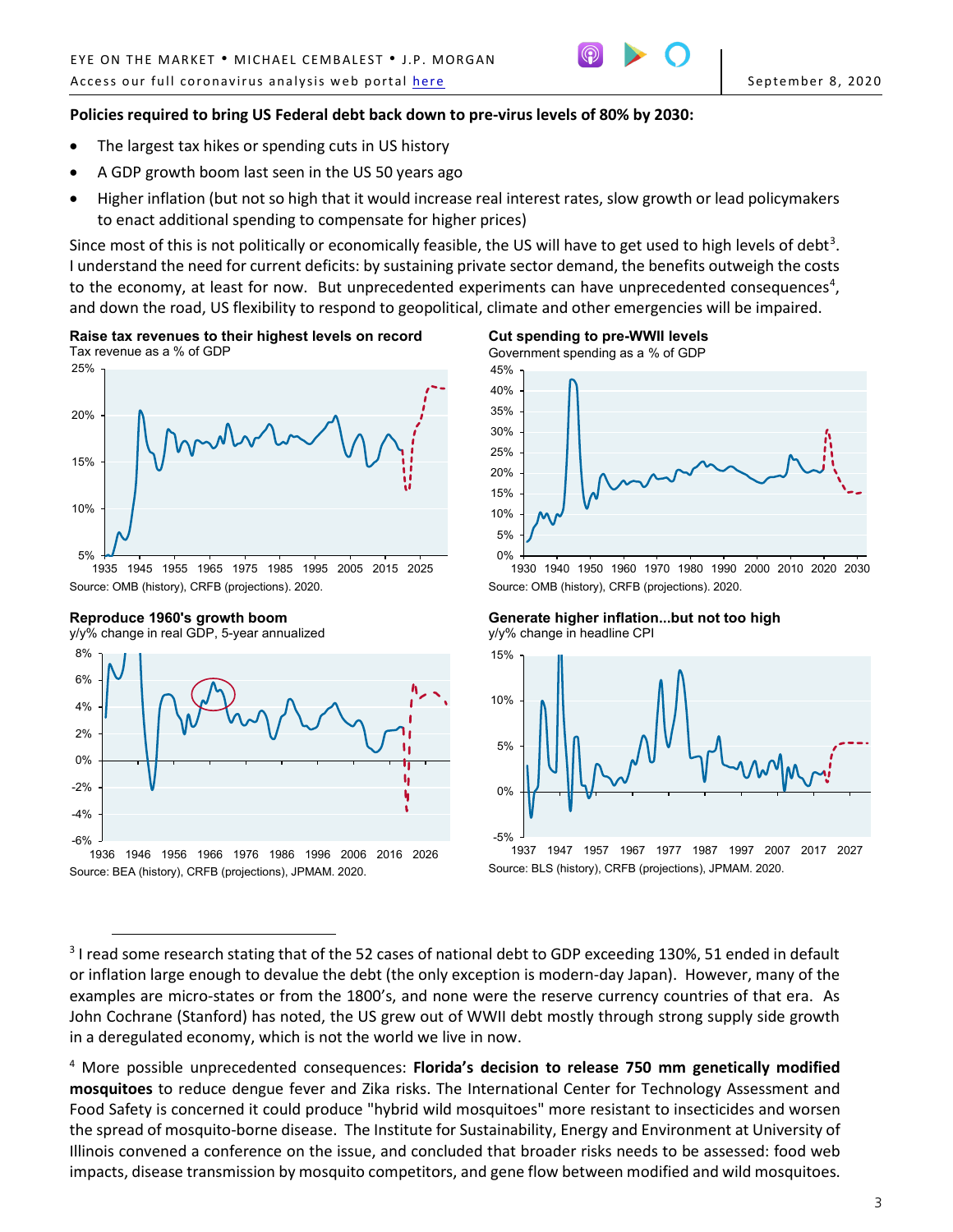

**To be clear, US Federal debt levels may rise further.** Trump ran massive deficits at a time of full employment (before the virus) and is expected to continue doing so, while Biden's agenda combined with a Democratic Sweep could add another \$3 trillion to the US Federal debt given the gap between his tax and spending proposals. The chart on the left summarizes Biden's initiatives; Appendix II on page 9 goes through the details.



While Biden's tax and spending plans are large<sup>[5](#page-3-0)</sup>, I don't consider them an a priori negative for economic **growth.** A large part of Biden's spending agenda is focused on items with high growth multipliers (the second chart shows CBO multiplier estimates, and while you could drive a large truck through them given how wide the ranges are, they point in the direction of what worked in the past<sup>[6](#page-3-1)</sup>). This agenda could be positive for economic growth, but negative in the short term for corporate profits and equity valuations given the large increase in taxes on corporations. **While Biden proposes removing only half of Trump's corporate tax** *rate* **cut, his base broadening and sector-specific tax proposals add up to \$2.5 trillion of new corporate taxes.** This is multiples higher than the size of Trump's corporate tax cuts passed in 2017.



# **Biden proposed corporate tax increase vs Trump corporate tax cuts**

Source: Cornerstone Research, Joint Committee on Taxation. August 2020.

 $\overline{a}$ 

<span id="page-3-0"></span><sup>5</sup> **A brief comment on Biden's personal tax rate policy:** Biden is reported to "loosely support" an increase in the SALT deduction from the current \$10,000 cap (deductibility of state and local taxes on Federal returns), but this is unclear and is not included in the analysis above. In other words, taxes on the wealthy could rise by \$2.5 trillion without a full restoration of the SALT deduction.

<span id="page-3-1"></span><sup>6</sup> "*The Fiscal Multiplier and Economic Policy Analysis in the United States*", Charles Whalen and Felix Reichling, Macroeconomic Analysis Division, Congressional Budget Office, February 2015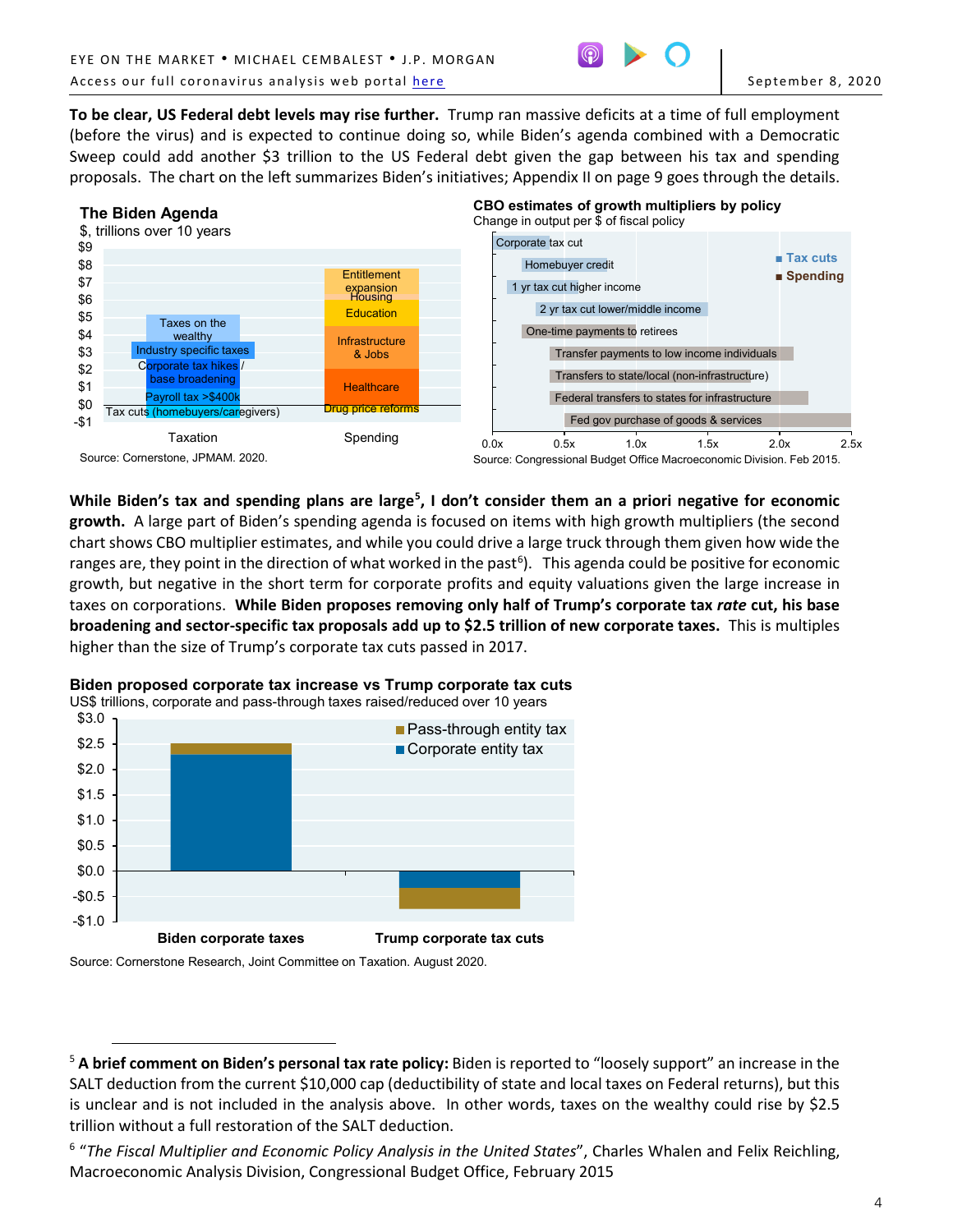

#### **Tech/social media dominance of US equity markets and related antitrust risks**

While Q2 S&P 500 earnings were down 33% y/y, profit margins declined but were still at the *high* end of their range dating back to the 1950's, and free cash flow (excluding financials, energy and REITs) was still at an alltime high. Tech and Pharma/Biotech pre-tax margins ranged from 20%-30%, more than 2x the margins of many cyclical and consumer staple companies. The strong performance of US tech and social media stocks is also the primary driver of US/EM equity outperformance vs Europe/Japan for the umpteenth year in a row.

**S&P 500 price/earnings**





14x 16x 18x 20x 22x 24x 26x Price / forward 2 year earnings per share



'52 '56 '60 '64 '68 '72 '76 '80 '84 '88 '92 '96 '00 '04 '08 '12 '16 '20 Source: Empirical Research Partners. August 2020.

**The headwind is now valuation (not that far from 1999 levels), and the concentrated contribution of a few large tech and social media stocks**. The top 5 stocks now represent the largest share of US market cap since 1990 (even more than in 1999), and the outperformance of the market-weighted S&P vs its equal-weighted counterpart is halfway to 1999 levels. There are some important differences: megacap stocks are now highly profitable (in sharp contrast to 1999), and the valuation gap vs value stocks is not nearly as high. But this is not the most stable backdrop for an equity market; a broadening earnings recovery will be needed to prevent frequent bouts of profit-taking and intermittent stock market corrections.







**S&P 500 megacap outperformance** Performance of market-cap weighted - equal weighted S&P 500



**Top 10 companies in S&P 500 by market cap compared to bottom 100 companies by P/E,** Ratio of median forward P/E ratios

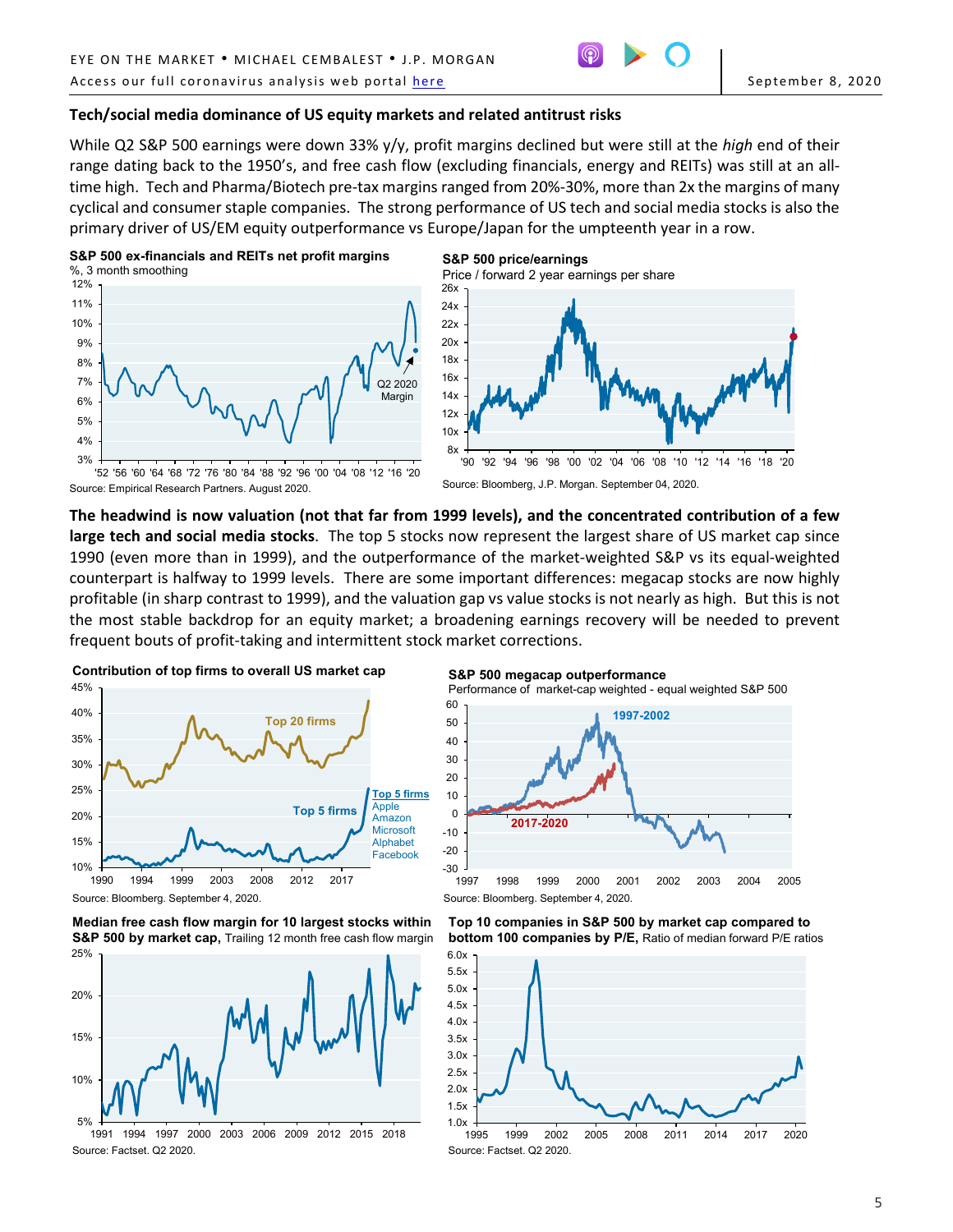

# **A negative tipping point for megacap tech stocks could be revival of antitrust policy targeting them[7](#page-5-0) :**

- Attorney General Bill Barr has reportedly overruled Justice Dep't lawyers<sup>[8](#page-5-1)</sup> seeking more time before bringing an antitrust case against Google. As a result, such a case might be filed as early as September or October 2020. While conservative politicians typically favor more restraint when it comes to antitrust law, they have shown more interest in prosecuting Google and other platforms they see as biased against them<sup>[9](#page-5-2)</sup>. To be clear, there is bipartisan interest in the Google case given its 90% control of global web searches, and its one third share of every dollar spent on online advertising
- If elected, Biden is expected to increase antitrust enforcement (via Sherman and Clayton Anti-Trust Acts), and to improve bargaining power for gig economy workers (independent contractors with no health or retirement benefits). Biden has also mentioned revoking Section 230 of the US Communications Decency Act (safe harbor provisions protecting Facebook and other platforms from being held liable for comments users post on them). However, Biden called calls to break up big tech firms "premature", and so far, his antitrust statements mostly cite concerns about farming, hospitals, insurance and pharma
- Biden appears more focused on protecting critical infrastructure from cybersecurity threats and foreign interference, and on restoring Net Neutrality (i.e., no paid prioritization of internet traffic) All things considered, we'd be surprised if a Biden administration launched efforts to curtail the ability of the Big 6 to acquire competitors and start-ups, or to force divestiture of prior acquisitions

**A risk for** *relative* **outperformance of megacap stocks: a vaccine that boosts value stocks that have suffered from decreased mobility.** It could take months for benefits of a vaccine to materialize, but we expect markets to price them in upfront. Relative returns on growth stocks have been *positively* correlated to news stories on the Fed and inflation, and *negatively* correlated to stories on the election, fiscal stimulus and a vaccine.

Note: References to individual stocks are for illustrative purposes only and should not be viewed as a recommendation for the purchase or sale of these or any securities by J.P. Morgan or any of its affiliates.

**Growth stock correlation to volume of daily news flow** February through August 2020



Source: Empirical Research Partners, based on their "Big Grower" universe. August 2020.

<span id="page-5-0"></span> $\overline{a}$ <sup>7</sup> **Apple, China, WeChat and TikTok.** Unlike Google, Apple controls which apps can be installed on its phones. A US executive order could *in principle* impose limits on Apple's ability to offer social media apps like WeChat and TikTok in their app store, even in China. Given the pervasive role that WeChat occupies in the life of 900 mm Chinese citizens (social media, commerce, gaming, healthcare, media, communications), that could be a big problem for Apple. In the **highly unlikely** event that a US executive order imposes such restrictions outside US borders, Apple could make exceptions for Chinese buyers, perhaps through "side-loading" (installing apps via a webpage instead of the app store). Apple has already made exceptions for China related to data storage, encryption and censored podcasts.

**WeChat is not just heavily censored within China but also outside it.** According to the NYT and University of Toronto's Citizen Lab, WeChat is a conduit for Chinese propaganda, intimidation of Chinese citizens abroad and is a potential vector for Chinese espionage. "Our research demonstrates that content sent by non-China-registered accounts is under political surveillance and used to invisibly build up WeChat's censorship system for China-registered accounts". (Citizen Lab)

<span id="page-5-1"></span><sup>8</sup> This is not the first time that **Barr** has overruled career Justice Department attorneys. See some of Donald Ayer's articles (Deputy Attorney General for George HW Bush) if you want more information.

<span id="page-5-2"></span><sup>9</sup> Examples: New York Times, "*Justice Department plans to file antitrust charges against Google in the coming weeks*", 9/3/2020; and "*There's a partisan schism over the timing of a Google antitrust lawsuit*", ARS Technica, 9/3/2020.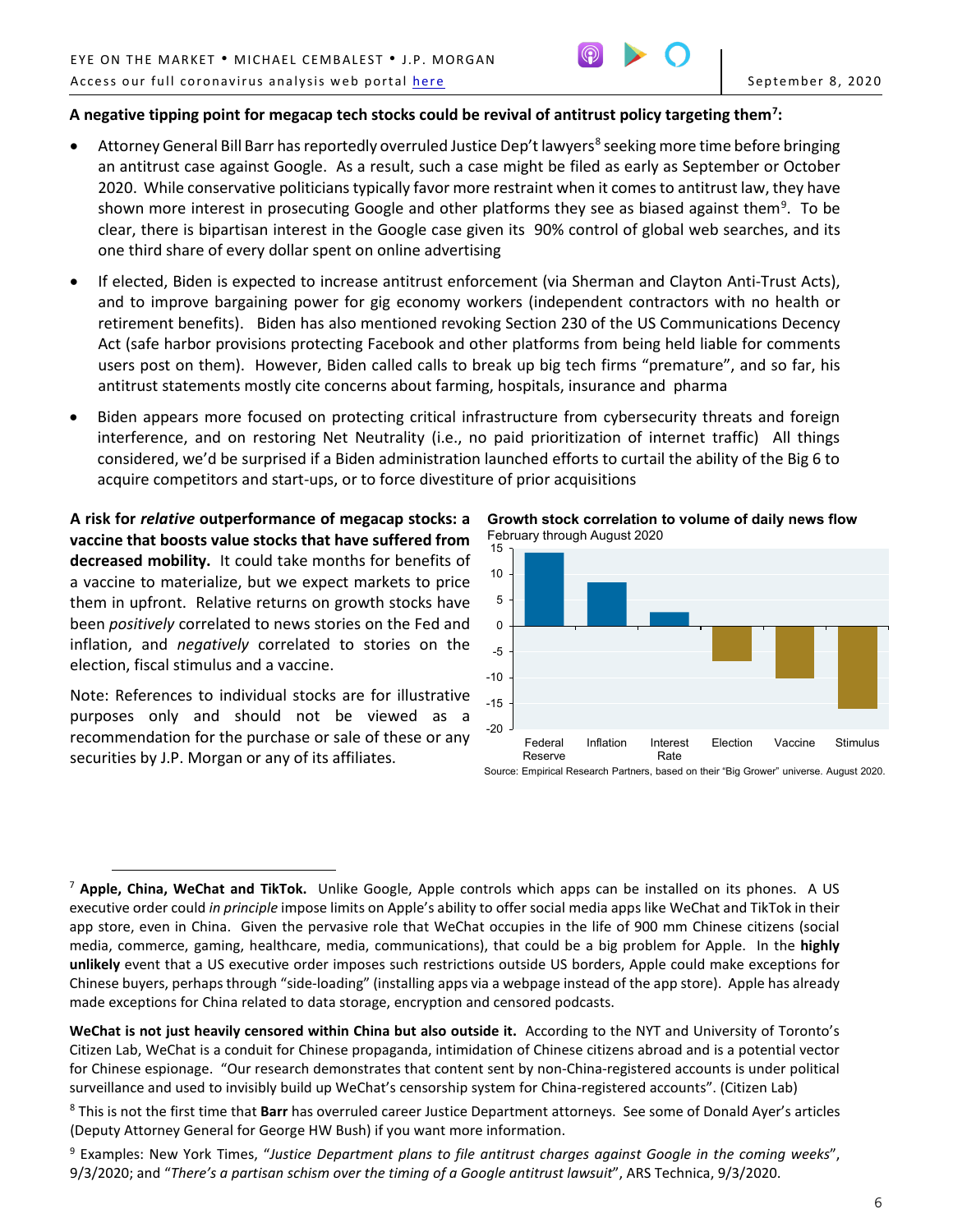## **Appendix I: COVID and The Fountainhead**

I spent much of the summer reading virus research, preparing weekly COVID emails and maintaining our online virus portal. Here's the good news: in the developed world, mortality has collapsed relative to the level of infections. The most likely explanations: a younger cohort of recent infections as schools, bars and restaurants reopen; more selective ventilation of hospitalized patients; increased use of anticoagulants and steroids; and hospitals/doctors/nurses that are not overwhelmed.

**Dev World ex-US new daily infections vs mortality per** 



**As a reminder, COVID data needs to be interpreted carefully given its limitations**. First, the number of positive PCR (nasal swab) tests is highly dependent on how "fine-tuned" the equipment is for determining positivity<sup>[10](#page-6-0)</sup>, and reported infections could fall substantially if all equipment were calibrated similarly<sup>11</sup>. Second, some hospitalized individuals may be counted as COVID patients when they are in hospital for other reasons, and get a positive (overly sensitive) PCR test. And third, some people categorized as having died "from COVID" may have died "with COVID" instead (i.e., COVID was not a contributing cause of death).

All of this could be true, but people that strenuously push this narrative while excluding other factors remind me of someone I sat next to on Amtrak. His dog-eared copy of **"The Fountainhead"** made it clear he had read it too many times, limiting his ability to synthesize any information that contradicted his own, and preventing him from understanding why someone else would see things a different way.

- Yes, some PCR equipment is calibrated to levels that identify both present and past infections, resulting in an exaggerated measure of current infectiousness; PCR equipment should ideally be standardized to avoid unnecessary isolation and shutdowns. But PCR tests are the only way to easily monitor community spread<sup>[12](#page-6-2)</sup>, and are useful as a policy indicator given their high correlation with hospitalizations (the median state correlation of reported COVID infections with COVID hospitalizations is 80%)
- While there may be some hospitalizations that are counted as COVID-related when they really aren't, my contacts at Johns Hopkins tell me in practice, at a national level, that this is a very small number

 $\overline{a}$ 

<span id="page-6-0"></span><sup>10</sup> **Some equipment uses 35-40 cycles to determine PCR test positivity, which may pick up trace amounts of infection in people who are most likely not contagious any more, and at the tail end of infection**. Something like 30-32 cycles might make more sense if the goal is to identify currently contagious individuals. "High-cycle" PCR tests are best used when frequently testing the same individuals to monitor the progression of the disease, to confirm whether the patient is in the very early (infectious) or late (non-infectious) stage. However, in a recent paper from the UK health system, 8% of samples at cycles above 35 were still infectious.

<span id="page-6-1"></span><sup>11</sup> "*Your coronavirus test is positive. Maybe it shouldn't be*", NYT, August 29, 2020

<span id="page-6-2"></span> $12$  Some universities measure virus content in dorm wastewater as an early warning signal, used in conjunction with testing, isolation and contact tracing. More widespread adoption of antigen testing in combination with PCR tests would also improve the process of identifying truly contagious individuals.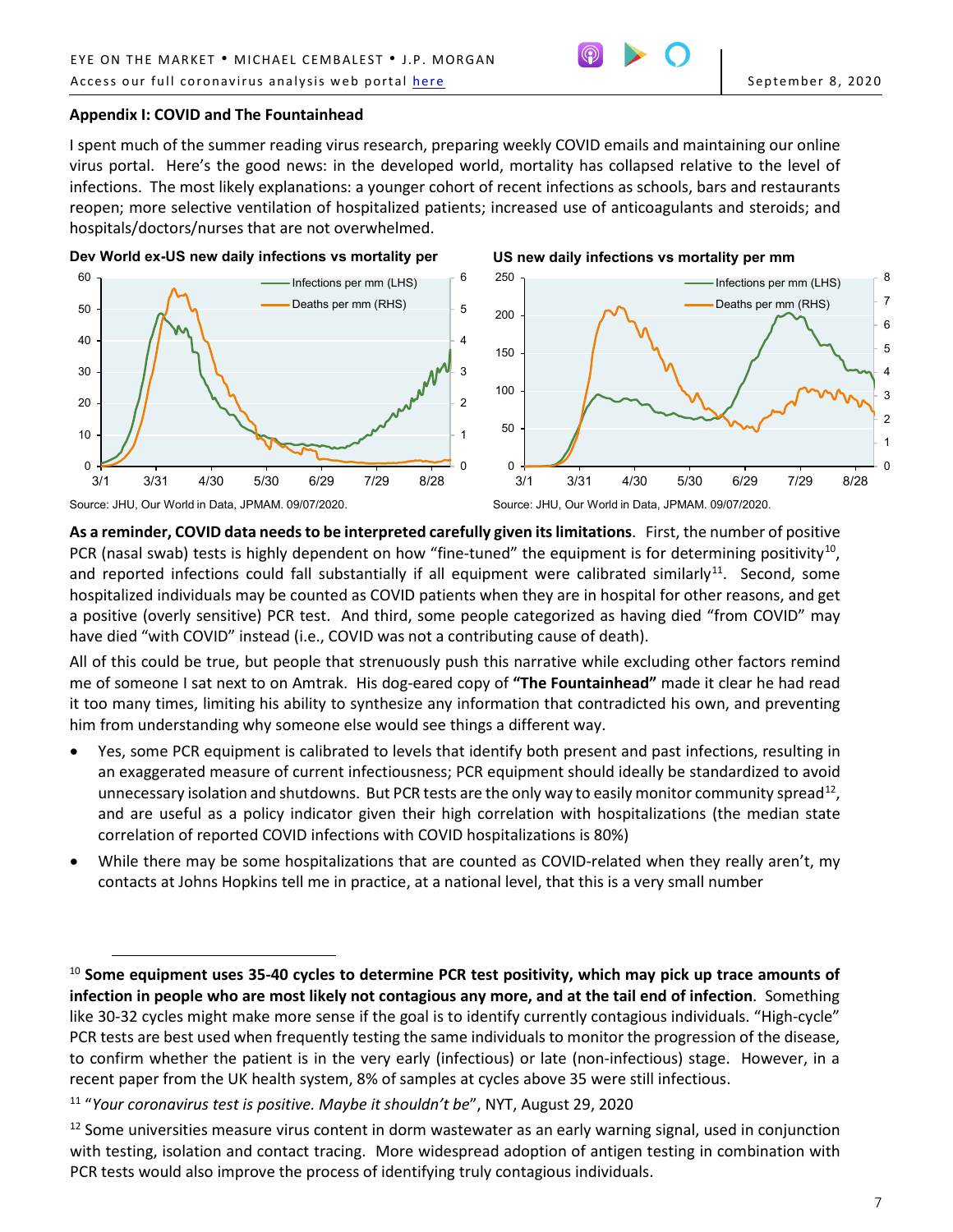

- There are mortality errors in *both* directions: people who died from COVID and *weren't* counted, and people who didn't die from COVID and *were* counted that way. We can avoid debating mortality classification entirely by looking at "**excess deaths**". As shown below, US mortality has been consistently higher than the excess death threshold, and daily US COVID deaths are still 15x-20x higher per person than in Europe
- Furthermore, for my benefit and for yours, **please do not focus solely on mortality risks**. There are welldocumented long-term health risks that some COVID survivors face (see virus portal Section 5 p.6) which should also affect public policy decisions. To exclude them from the narrative is disingenuous at best
- **Stop minimizing COVID risks by making too much out of a limited T-cell study from Sweden**. The number of people the authors found who appeared to recover from COVID without antibodies: 3. Yes, three. In other words, there is no robust evidence (yet) that T-cells can eradicate COVID on their own without the benefit of antibodies, nor is there evidence that individuals whose T-cells are responding to COVID are somehow not contagious, nor does anyone know if T-cells confer long-term immunity. The consensus is that T-cells may help shorten the course of the disease and its severity, which is good news on its own. Shane Crotty's work at the La Jolla Institute of Immunology is the gold standard on this topic

The emotional, workplace and economic stress of school closings is substantial (see below for information on high school and college opening rates in the US), and I am not arguing that schools should remain remote. In my view, the best way to ensure safe school openings is to reduce rates of infection to a level where effective testing, contact-tracing and isolation can be used to spot and contain any outbreaks. But that's for public health officials and schools themselves to decide, and as shown below, large gatherings present larger opportunities for infection. Bottom line: the libertarian narrative takes liberties with the real-life complexity of the pandemic, and the need for continued efforts to control the spread of the virus.

**Public and private college Fall 2020 reopening plans** % of four-year colleges



Source: Davidson College. August 2020. 890 private schools, 552 public





**K-12 school district reopening plans** % of school districts



Source: Education Week. September 3, 2020. Sample size = 888 school districts.

# **Current estimated chance that at least 1 COVID-19 positive individual will be present at an event**

| <b>Gathering Size</b> | <b>Dallas County</b> | <b>Tarrant County</b> |
|-----------------------|----------------------|-----------------------|
| 10                    | 26%                  | 16%                   |
| 25                    | 52%                  | 36%                   |
| 50                    | 78%                  | 59%                   |
| 100                   | 95%                  | 83%                   |

Source: UT Southwestern Medical Center. September 2020.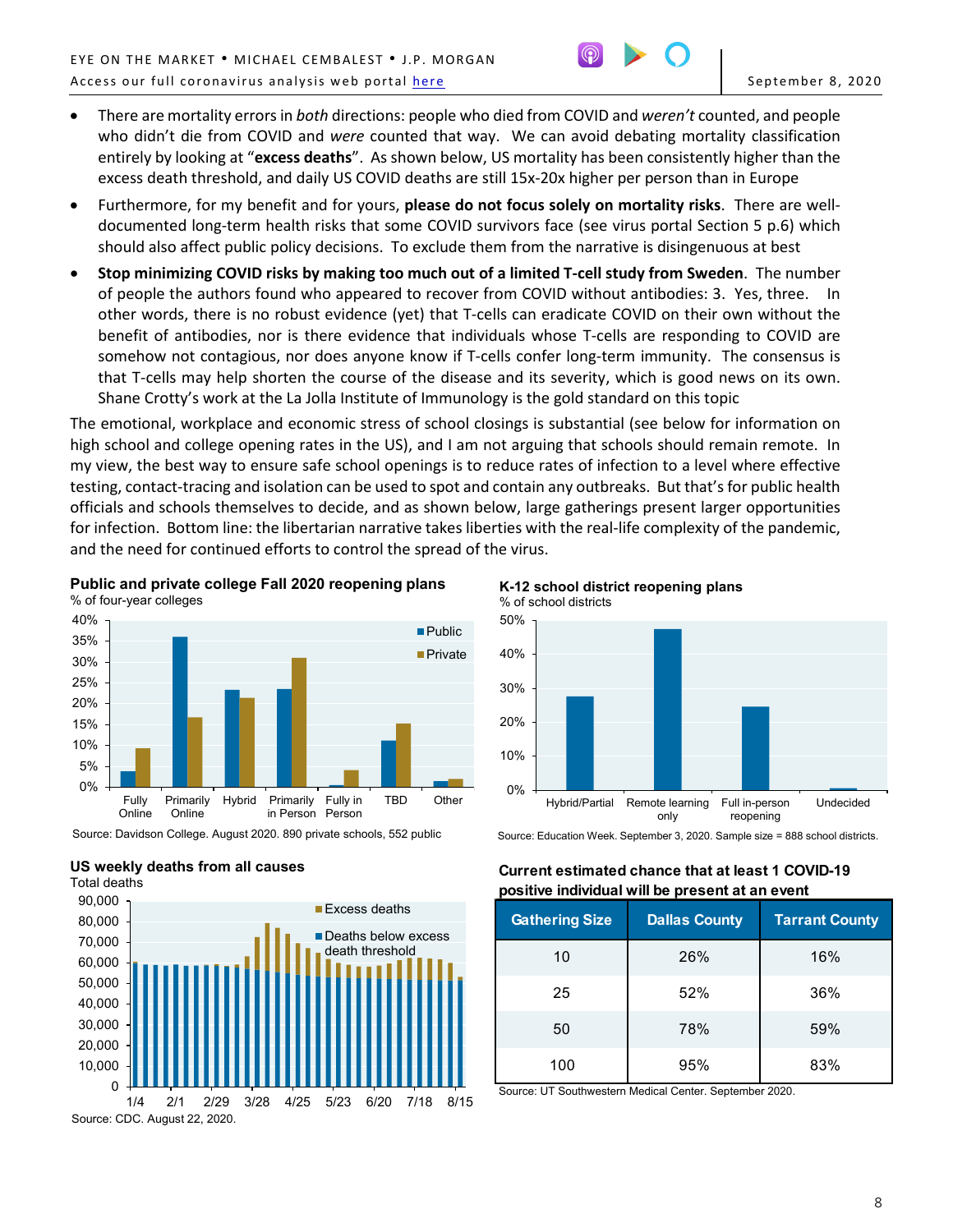Access our full coronavirus analysis web portal <u>here</u> September 8, 2020



# **Appendix II: Biden's taxation and spending agenda**

#### **Biden's taxation agenda**

| <b>Taxation</b> |                                                                                             |        | \$ (bn) Taxation commentary                                                                                                                                     |
|-----------------|---------------------------------------------------------------------------------------------|--------|-----------------------------------------------------------------------------------------------------------------------------------------------------------------|
| T1              | Apply 12.4% payroll tax above \$400k, split evenly between<br>employers and employees       | 962    | Any changes to Social Security require a supermajority in the Senate, assuming no invocation of "Nuclear Option"                                                |
| T <sub>2</sub>  | Raise corporate tax rate to 28%                                                             | 1.300  | Eliminate roughly half the benefit of Trump corporate tax cuts (which cut corporate tax rates from 35% to 21%)                                                  |
| T <sub>3</sub>  | Raise top rate, limit itemization and lower income threshold for<br>top rate                | 520    | Return top rate to 39.6% and apply top rate at lower income threshold; limit whatever deductions remain                                                         |
| T <sub>4</sub>  | Increased individual tax compliance                                                         | 481    | Increasing IRS enforcement to audit more wealthy individuals to help close the tax gap; this will help pay for Caring<br>Economy Plan                           |
| T <sub>5</sub>  | Tax capital gains as ordinary income                                                        | 448    | Only applied to people with AGI greater than \$1 mm; No step up in basis on death above a given exclusion                                                       |
| T <sub>6</sub>  | Commercial real estate taxes                                                                | 294    | Repeal like kind exchanges, slow down rental housing depreciation, repeal \$25k exemption from passive loss rules                                               |
| lT7             | Raise Global Intangible Low Tax Income corporate rate                                       | 309    | Raise minimum effective corporate tax rate paid on non-US profits                                                                                               |
| T <sub>8</sub>  | Phase out pass through entity tax deduction above \$400k                                    | 219    | Consistent with increase in corporate tax rates on incorporated companies, higher taxes on pass-throughs as well                                                |
| T <sub>9</sub>  | Estate tax back to 2009 parameters                                                          | 210    | Increase estate tax by 5% to 45%; decrease exclusion for married couples by 70% (\$23mm to \$7mm).                                                              |
| T10             | 15% minimum tax on corporate book income                                                    | 166    | Conceptually, a corporate version of a minimum tax, except applied based on book income                                                                         |
| T <sub>11</sub> | Profits tax on pharmaceutical industry                                                      | 125    | Impose tax on drug company profits                                                                                                                              |
| T12             | Bank tax (institutions w/ assets of \$50+ bn)                                               | 103    | Institute a "financial risk fee" on banks, bank holding companies and non-bank financial institutions                                                           |
| T <sub>13</sub> | Miscellaneous tax increases (includes removal of \$15bn tax<br>rebate for pharma companies) | 50     | Repeal fossil fuel tax preferences, end tax deduction for pharmaceutical ad spending and increase penalties for<br>misclassification of independent contractors |
| T <sub>14</sub> | <b>IRA</b> provisions                                                                       | $-80$  | Replace traditional IRA deductions and DC Pension plan contributions with refundable tax credits; automatically enroll<br>most workers without pensions in IRAs |
| T <sub>15</sub> | \$5k Caregivers Credit                                                                      | $-98$  | \$5k tax credit for informal caregivers, modeled off of legislation supported by AARP                                                                           |
| T16             | Increase Child and Dependent Care Tax Credit                                                | $-100$ | Making tax credit refundable, increasing maximum allowable expenses, and increasing reimbursement percentage to<br>50%                                          |
| T <sub>17</sub> | Miscellaneous tax cuts                                                                      | $-145$ | Small tax cuts aimed primarily at low- and middle-income taxpayers                                                                                              |
| T18             | First Time Homebuyer Credit                                                                 | $-300$ | Permanently reinstate and expand tax credit; originally \$7,500 which would increase to \$15,000 with no expiry                                                 |
|                 | <b>Total tax increases</b>                                                                  | 4,464  |                                                                                                                                                                 |

Source: Cornerstone Macro Research, J.P. Morgan Asset Management. August 2020.

### **Biden's spending agenda**

| <b>Spending</b> |                                               |        | \$ (bn) Spending commentary                                                                                                                                                                                                                   |
|-----------------|-----------------------------------------------|--------|-----------------------------------------------------------------------------------------------------------------------------------------------------------------------------------------------------------------------------------------------|
| IS <sub>1</sub> | Healthcare (Public Option, Expand ACA)        | 1.950  | Expand current subsidies, establish public option, and automatically enroll low-income individuals                                                                                                                                            |
| IS <sub>2</sub> | Infrastructure and Clean Energy (ex. Housing) | 1.700  | Rebuild roads, airports, bridges, schools, etc.; invest in universal broadband access and 5G; carbon-pollution free<br>power sector; investment in energy efficient buildings and sustainable agriculture                                     |
| IS <sub>3</sub> | Pre K and K-12                                | 750    | Increase Title I funding for public schools; increase federal funding for children with disabilities; provide universal Pre-<br>K; increase compensation for teachers                                                                         |
| IS <sub>4</sub> | Higher education                              | 750    | Provide two years of community college or other high-quality training program without debt; free public colleges and<br>universities for all families with incomes below \$125k; increase Pell grants; invest in community colleges and HBCUs |
| S <sub>5</sub>  | Made in America Plan                          | 750    | Investment in federal procurement of American-made products; investment in technology R&D job training and<br>retooling workers                                                                                                               |
| S <sub>6</sub>  | Housing Agenda                                | 340    | Spurring the construction of 1.5 million homes and public housing units to address the affordable housing crisis,<br>increase energy efficiency, and reduce the racial wealth gap                                                             |
| ls7             | Paid Family & Medical Leave                   | 547    | Provide up to 12 weeks of guaranteed paid family and medical leave                                                                                                                                                                            |
| S8              | Caring Economy Agenda (Medicaid expansion)    | 450    | Clear waiting list of 800,000 people for home and community Medicaid services, by generating an estimated 1.5<br>million jobs in caregiving and community health care                                                                         |
| S <sub>9</sub>  | Expand social security                        | 450    | Increase monthly benefits for oldest beneficiaries; protect widows and widowers from steep cuts in benefits after<br>spouse dies; increase benefit for people who worked more than 30 years                                                   |
| S <sub>10</sub> | Opioid Crisis Plan                            | 125    | Make effective prevention, treatment, and recovery services available to all                                                                                                                                                                  |
| S <sub>11</sub> | Drug price reforms                            | $-400$ | Savings due to changes in how drug prices are negotiated e.g. based on government negotiating with drug<br>companies and capping price increases at inflation                                                                                 |
|                 | <b>Total spending increases</b>               | 7,412  |                                                                                                                                                                                                                                               |

Source: Cornerstone Macro Research, J.P. Morgan Asset Management. August 2020.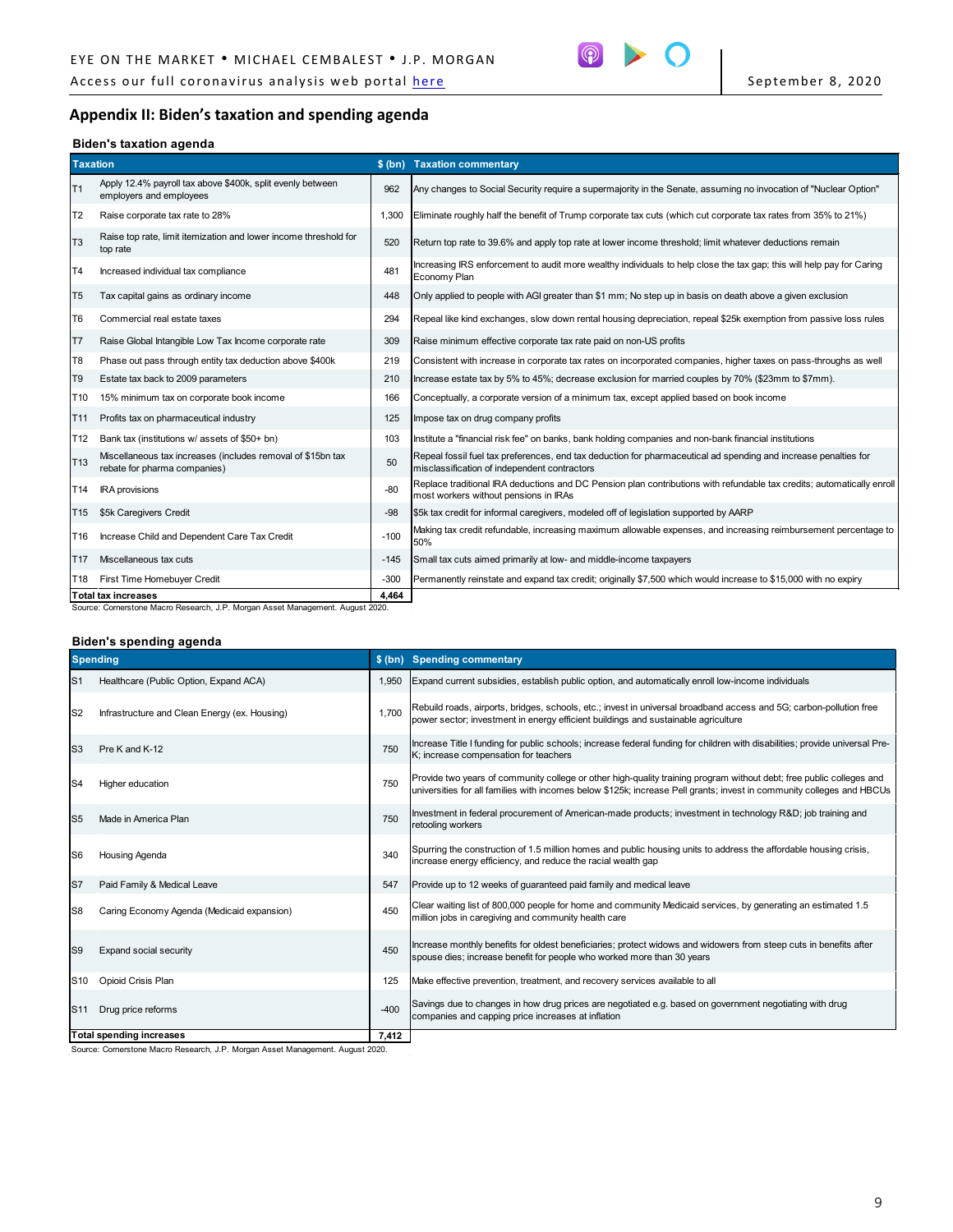$\overline{a}$ 



# **Appendix III: Rules, dates and process in US Presidential elections**

Given relentless criticism of mail-in voting<sup>[13](#page-9-0)</sup> by the President and the Attorney General (and implications such comments have on the legitimacy of the political process), I thought it was useful to update everyone on the rules, dates and process in US Presidential elections. I have synthesized this information from the Congressional Resource Service and the National Conference of State Legislators; any errors are my own. The bottom line: **states have over a month to determine the winner in their state, and there's a process in the Constitution that defaults to Congressional election of the President if the Electoral College does not produce a candidate with at least 270 approved electoral college votes.**

1. Presidential elections are administered by the states, but not without oversight. In 2000, the US Supreme Court intervened and halted Florida's vote recount, ruling that the use of different vote counting standards across counties was a violation of the Equal Protection Clause. So, there are checks and balances on the process. By the way, subsequent recounts of the disputed votes confirmed the Bush victory.

2. The Twelfth Amendment requires all state electors to meet "in their respective states" on the same day to reduce manipulation of results. In 2020, this date would fall on December 14.

3. All states have "safe harbor" provisions to handle disputed results. As long as such provisions are used to determine an outcome at least 6 days before December 14, the determined outcome is considered final and Congress can only intervene using procedures described below in [5]. The Supreme Court ruled in 2000 on the safe harbor day against Florida continuing its recount, so there's precedent for rules being adhered to literally.

4. As a result, states will have from November 3rd to December 8th to count mail-in votes that were postmarked by the date specified in each state. That gives each state over a month to figure out who the winner is. It's hard to take the politics out of politics, so here are party affiliations of key Secretaries of State who preside over the counting of mail-in votes and certify final outcomes:

• Arizona (D), Colorado (D), Florida (R), Iowa (R), Michigan (D), Minnesota (D), North Carolina (D), Ohio (R), Pennsylvania (D), Virginia (D), Wisconsin (D)

5. There are rules governing Congressional objections to the electoral results submitted on Dec 14. At least one Senator and one Representative can challenge the results of any state; both houses of the new  $117<sup>th</sup>$ Congress would have no more than two hours to debate; if both houses agree to the objection, the electoral votes would not count. Otherwise, the votes would stand as submitted. In other words, the process is designed to quickly discard spurious objections. In 2004 and 2016, objections were overruled using these procedures

6. By the end of December 14, 2020, the Electoral College is disbanded, whether the required 270-vote threshold has been met by one of the candidates or not. There are procedures to handle the latter situation, but they do not involve the Electoral College.

7. On January 6, both houses of the new  $117<sup>th</sup>$  Congress meet to declare the official outcome of the electoral vote count. While unlikely, there's a possibility that no candidate receives a 270 electoral vote simple majority. Why might this happen? Some states might have had their results vacated by Congress as determined in [5]; and some states might not have been able to resolve their internal vote counting disputes by December 8th as described in [4]. There may be other obscure reasons for this, but in 2020 given the COVID situation, unresolvable disputes around mail-in ballot vote counting would be the most likely reason.

<span id="page-9-0"></span> $13$  The risks of vote-by mail (VBM) votes being lost/miscounted are material, and were  $\sim$ 4% of all VBM ballots cast in the 2016 Presidential election. However, this share of lost/miscounted VBM ballots was roughly the same as the estimated 4%-6% share of in-person votes lost in the 2000 Presidential election due to deficiencies in election administration (inaccurate voter registration files, malfunctioning voting machines, etc). While the reliability of in-person voting has improved somewhat since 2000, Charles Stewart (MIT) still considers the *net*  risks of a surge in voting by mail to be "negligible" with respect to the 2020 electoral outcome. "*Reconsidering Lost Votes by Mail*", Charles Stewart III, Dep't of Political Science, MIT, July 25, 2020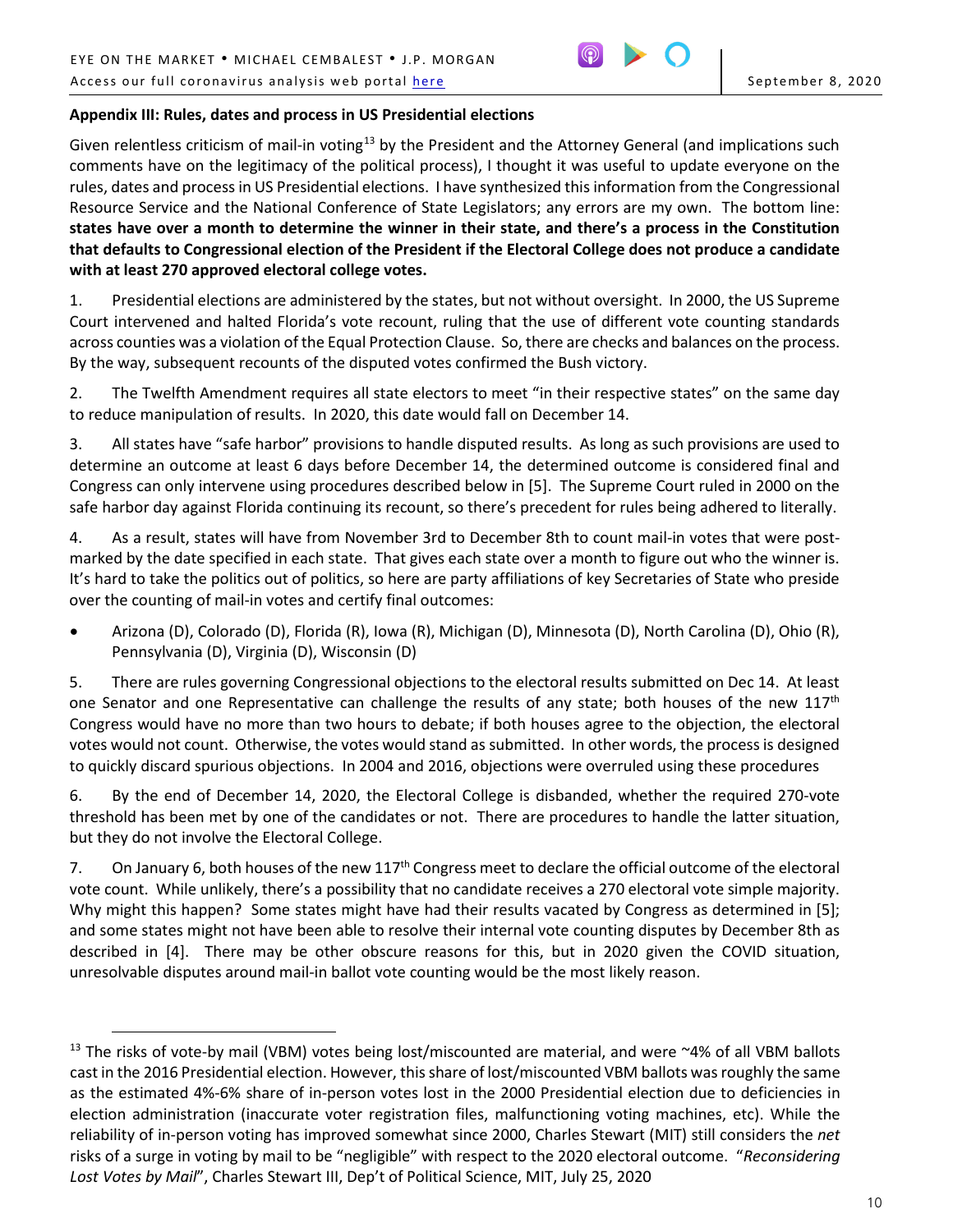

8. What happens without a 270 electoral vote majority? Selection of the President and Vice President shifts to the new 117th Congress in a "**contingent election**", which would occur between Jan 6 and Jan 20:

- In a contingent election, the House elects the President, choosing from among the three candidates who received the most electoral votes
- House members vote by state: each state delegation votes internally to decide for whom the state's single vote will be cast<sup>14</sup>, with a simple majority determining the outcome in each state
- The Senate elects the Vice President, choosing between the two candidates who received the largest number of electoral votes. Each Senator casts an individual vote (i.e., no state level votes)
- For both offices, a simple majority is required (26 or more votes from individual states for President, and 51 or more Senator votes for Vice President)
- There hasn't been a contingent election since 1836, and there does not appear to be any Supreme Court case law on it. Note: DC does not participate in contingent elections

9. Under the Twentieth Amendment, if the House is unable (for whatever reason) to elect a President prior to January 20 in a contingent election (wartime, locusts, cyberattacks, a contingent election tie, etc), then the winner of the Vice Presidential contingent election serves as acting President until the deadlock has been resolved. As a final stop-gap, Congress would jointly decide by law who will act as President if Presidential and Vice Presidential contingent elections fail to produce a result. While Congress is deciding, the Speaker of the House would act President on a temporary basis (and would have to resign as House Speaker); if that person declines, traditional lines of succession would come into play. Note that there is NO process by which the current President automatically remains in place if a series of unlikely events were to unfold.

## **Appendix IV: China compliance with Phase I trade deal purchase agreement**

Through July 2020, China only purchased 30% of its Phase 1 commitment. Its energy and manufacturing purchases from the US (e.g. autos, iron, and steel) have lagged targets mostly due to COVID disruption in US production channels, demonstrated by the fact that China's total 2020 manufacturing and energy purchases from other countries are *higher* than 2017 levels. China's agriculture purchases, which have lagged significantly in the first half of 2020, are expected to rebound in the second half given a pick-up in China's hog cycle (after many of its pigs were deliberately killed due to African Swine Fever).



<sup>100</sup>

<span id="page-10-0"></span> $\overline{a}$ <sup>14</sup> **If you don't like the Electoral College, you're going to** *hate* **contingent elections since all states count equally irrespective of population**. In other words, Don Young-R (the sole House member from the state of Alaska) would have as much impact in a contingent election as the decision taken by the 53 members of the California House delegation. If each state were to vote according to the party balance in place in the  $116<sup>th</sup>$  Congress, Trump would carry 26 states in a contingent election, and Biden would carry 24.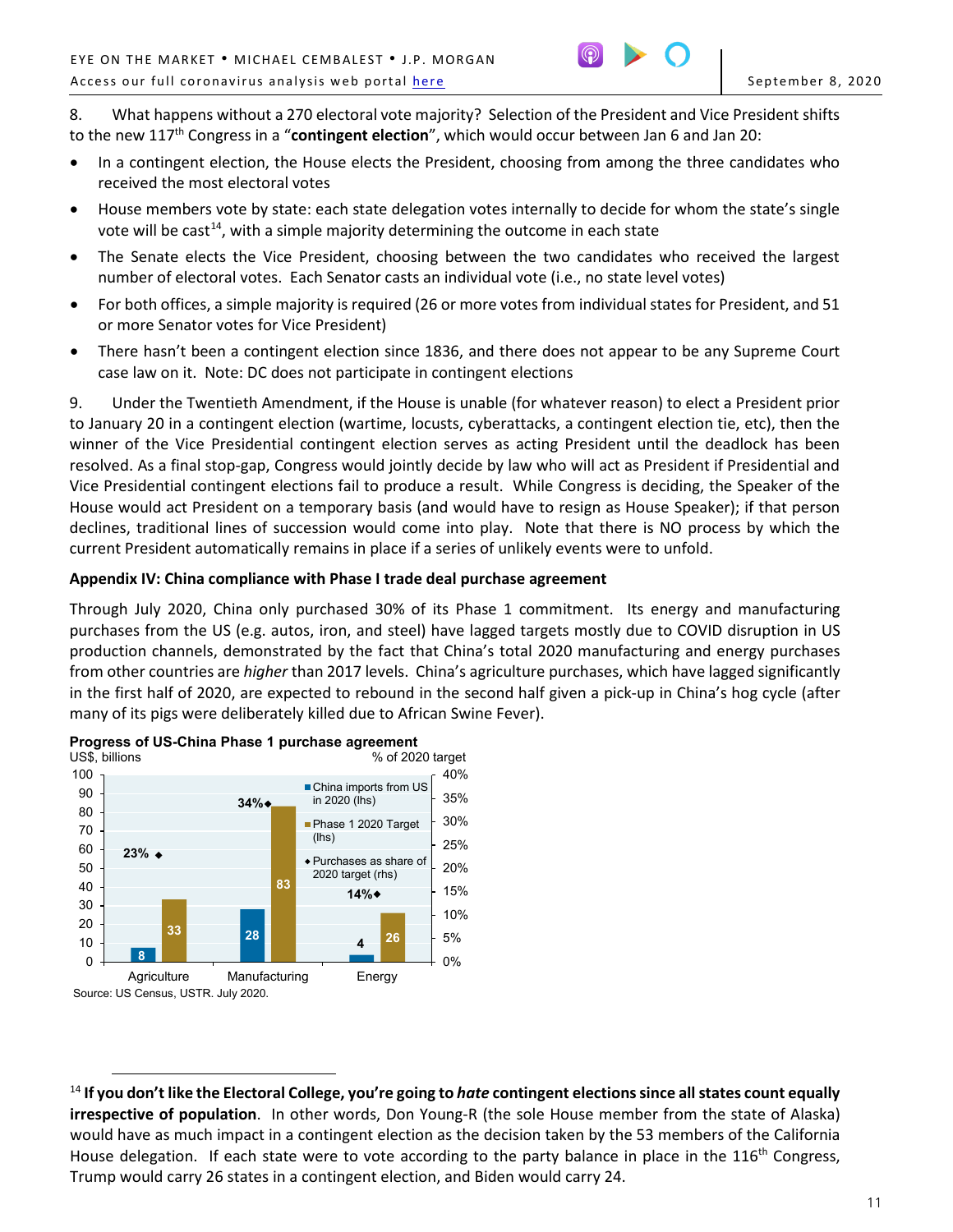#### Access our full coronavirus analysis web portal [here](https://www.jpmorgan.com/coronavirus-research) September 8, 2020



Purpose of This Material: This material is for information purposes only. The views, opinions, estimates and strategies expressed herein constitutes Michael Cembalest's judgment based on current market conditions and are subject to change without notice, and may differ from those expressed by other areas of J.P. Morgan. **This information in no way constitutes J.P. Morgan Research and should not be treated as such.**

#### **GENERAL RISKS & CONSIDERATIONS**

Any views, strategies or products discussed in this material may not be appropriate for all individuals and are subject to risks. **Investors may get back less than they invested, and past performance is not a reliable indicator of future results.** Asset allocation / diversification does not guarantee a profit or protect against loss. Nothing in this material should be relied upon in isolation for the purpose of making an investment decision. You are urged to consider carefully whether the services, products, asset classes (e.g. equities, fixed income, alternative investments, commodities, etc.) or strategies discussed are suitable to your needs. You must also consider the objectives, risks, charges, and expenses associated with an investment service, product or strategy prior to making an investment decision. For this and more complete information, including discussion of your goals/situation, contact your J.P. Morgan team.

#### **NON-RELIANCE**

Certain information contained in this material is believed to be reliable; however, JPM does not represent or warrant its accuracy, reliability or completeness, or accept any liability for any loss or damage (whether direct or indirect) arising out of the use of all or any part of this material. No representation or warranty should be made with regard to any computations, graphs, tables, diagrams or commentary in this material, which are provided for illustration/reference purposes only. The views, opinions, estimates and strategies expressed in this material constitute our judgment based on current market conditions and are subject to change without notice. JPM assumes no duty to update any information in this material in the event that such information changes. Views, opinions, estimates and strategies expressed herein may differ from those expressed by other areas of JPM, views expressed for other purposes or in other contexts, and **this material should not be regarded as a research report**. Any projected results and risks are based solely on hypothetical examples cited, and actual results and risks will vary depending on specific circumstances. Forward-looking statements should not be considered as guarantees or predictions of future events.

Nothing in this document shall be construed as giving rise to any duty of care owed to, or advisory relationship with, you or any third party. Nothing in this document shall be regarded as an offer, solicitation, recommendation or advice (whether financial, accounting, legal, tax or other) given by J.P. Morgan and/or its officers or employees, irrespective of whether or not such communication was given at your request.

J.P. Morgan and its affiliates and employees do not provide tax, legal or accounting advice. You should consult your own tax, legal and accounting advisors before engaging in any financial transactions.

#### **LEGAL ENTITY, BRAND & REGULATORY INFORMATION**

In the **United States**, bank deposit accounts and related services, such as checking, savings and bank lending, are offered by **JPMorgan Chase Bank, N.A.**  Member FDIC. **JPMorgan Chase Bank, N.A**. and its affiliates (collectively "**JPMCB**") offer investment products, which may include bank managed investment accounts and custody, as part of its trust and fiduciary services. Other investment products and services, such as brokerage and advisory accounts, are offered through **J.P. Morgan Securities LLC ("JPMS")**, a memberof [FINRA](http://www.finra.org/) and [SIPC.](http://www.sipc.org/) Annuities are made available through Chase Insurance Agency, Inc. (CIA), a licensed insurance agency, doing business as Chase Insurance Agency Services, Inc. in Florida. JPMCB, JPMS and CIA are affiliated companies under the common control of JPM. Products not available in all states.

In **Luxembourg,** this material is issued by **J.P. Morgan Bank Luxembourg S.A. (JPMBL)**, with registered office at European Bank and Business Centre, 6 route de Treves, L-2633, Senningerberg, Luxembourg. R.C.S Luxembourg B10.958. Authorised and regulated by Commission de Surveillance du Secteur Financier (CSSF) and jointly supervised by the European Central Bank (ECB) and the CSSF. J.P. Morgan Bank Luxembourg S.A. is authorized as a credit institution in accordance with the Law of 5th April 1993. In the **United Kingdom**, this material is issued by **J.P. Morgan Bank Luxembourg S.A– London Branch**. Prior to Brexit,(Brexit meaning that the UK leaves the European Union under Article 50 of the Treaty on European Union, or, if later, loses its ability to passport financial services between the UK and the remainder of the EEA), J.P. Morgan Bank Luxembourg S.A– London Branch is subject to limited regulation by the Financial Conduct Authority and the Prudential Regulation Authority. Details about the extent of our regulation by the Financial Conduct Authority and the Prudential Regulation Authority are available from us on request. In the event of Brexit, in the UK, J.P. Morgan Bank Luxembourg S.A.– London Branch is authorised by the Prudential Regulation Authority, subject to regulation by the Financial Conduct Authority and limited regulation by the Prudential Regulation Authority. Details about the extent of our regulation by the Prudential Regulation Authority are available from us on request. In **Spain**, this material is distributed by **J.P. Morgan Bank Luxembourg S.A., Sucursal en España**, with registered office at Paseo de la Castellana, 31, 28046 Madrid, Spain. J.P. Morgan Bank Luxembourg S.A., Sucursal en España is registered under number 1516 within the administrative registry of the Bank of Spain and supervised by the Spanish Securities Market Commission (CNMV). In **Germany**, this material is distributed by **J.P. Morgan Bank Luxembourg S.A., Frankfurt Branch**, registered office at Taunustor 1 (TaunusTurm), 60310 Frankfurt, Germany, jointly supervised by the Commission de Surveillance du Secteur Financier (CSSF) and the European Central Bank (ECB), and in certain areas also supervised by the Bundesanstalt für Finanzdienstleistungsaufsicht (BaFin). In **Italy**, this material is distributed by **J.P. Morgan Bank Luxembourg S.A– Milan Branch**, registered office at Via Catena Adalberto 4, Milan 20121, Italy and regulated by Bank of Italy and the Commissione Nazionale per le Società e la Borsa (CONSOB). In the **Netherlands**, this material is distributed by **J.P. Morgan Bank Luxembourg S.A., Amsterdam Branch**, with registered office at World Trade Centre, Tower B, Strawinskylaan 1135, 1077 XX, Amsterdam, The Netherlands. J.P. Morgan Bank Luxembourg S.A., Amsterdam Branch is authorised and regulated by the Commission de Surveillance du Secteur Financier (CSSF) and jointly supervised by the European Central Bank (ECB) and the CSSF in Luxembourg; J.P. Morgan Bank Luxembourg S.A., Amsterdam Branch is also authorised and supervised by De Nederlandsche Bank (DNB) and the Autoriteit Financiële Markten (AFM) in the Netherlands. Registered with the Kamer van Koophandel as a branch of J.P. Morgan Bank Luxembourg S.A. under registration number 71651845. In **Denmark**, this material is distributed by **J.P. Morgan Bank Luxembourg, Copenhagen Br**, filial af J.P. Morgan Bank Luxembourg S.A. with registered office at Kalvebod Brygge 39-41, 1560 København V, Denmark. J.P. Morgan Bank Luxembourg, Copenhagen Br, filial af J.P. Morgan Bank Luxembourg S.A.is authorised and regulated by Commission de Surveillance du Secteur Financier (CSSF) and jointly supervised by the European Central Bank (ECB) and the CSSF. J.P. Morgan Bank Luxembourg, Copenhagen Br, filial af J.P. Morgan Bank Luxembourg S.A. is also subject to the supervision of Finanstilsynet (Danish FSA) and registered with Finanstilsynet as a branch of J.P. Morgan Bank Luxembourg S.A. under code 29009*.* In **Sweden**, this material is distributed by **J.P. Morgan Bank Luxembourg S.A. - Stockholm Bankfilial**, with registered office at Hamngatan 15, Stockholm, 11147, Sweden. J.P. Morgan Bank Luxembourg S.A. - Stockholm Bankfilial is authorised and regulated by Commission de Surveillance du Secteur Financier (CSSF) and jointly supervised by the European Central Bank (ECB) and the CSSF. J.P. Morgan Bank Luxembourg S.A., Stockholm Branch is also subject to the supervision of Finansinspektionen (Swedish FSA). Registered with Finansinspektionen as a branch of J.P. Morgan Bank Luxembourg S.A.*.* In **France,** this material is distributed by **JPMorgan Chase Bank, N.A. ("JPMCB"), Paris branch**, which is regulated by the French banking authorities Autorité de Contrôle Prudentiel